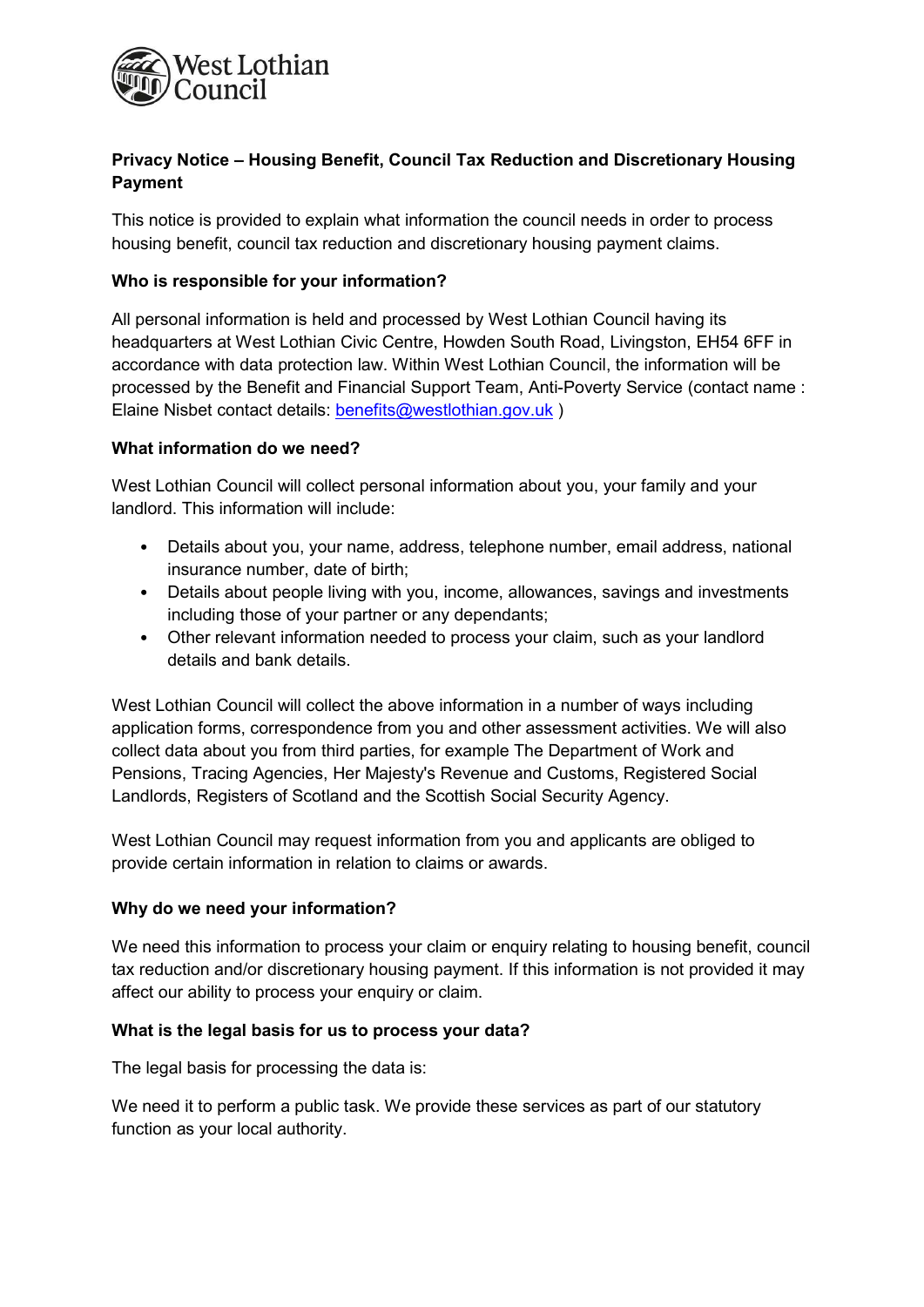In limited circumstances, your consent. Where the council wishes to refer you to other services or agencies, the council will seek your consent to do so, as appropriate. Where consent is used as the legal basis to process your personal information, you can withdraw your consent to that processing at any time by contacting Elaine Nisbet (contact details noted above).

## Who will we share your information with?

To enable the council to administer housing benefit, council tax reduction and/or discretionary housing payment we will share information where necessary with partner organisations, including:

- The Department for Work and Pensions and other Government departments;
- Police Scotland and other United Kingdom police authorities;
- Scottish Government;
- Your Landlord;
- Other Local Authorities;
- Contracted external suppliers

The council is required by law to participate in National Fraud Initiative (NFI) data matching exercises and council tax and council tax reduction information may be shared with the Cabinet Office for NFI purposes and will be used for the prevention and detection of fraud.

## How long do we keep your information?

The council will only keep your information as long as necessary. For the purposes detailed above this is for a maximum of seven years. After this time your information will be securely destroyed.

# Providing accurate information

It is important that we hold accurate and up to date information about you in order to assess your needs and process your claim. If any of your details have changed, or change in the future, please ensure that you tell us as soon as possible so that we can update your records.

# Automated Decision Making

We use information received from the Department of Work and Pensions (DWP), in relation to changes to DWP benefits which are in the process of payment or have just been awarded, which can automatically amend a claimant's entitlement.

Some of the data provided by the DWP through their automated transfer to local authority systems is imported electronically into our core benefits system. Claims are then reassessed without human involvement. Notification letters to customers and landlords following these re-assessments are also generated automatically.

Details of new rent levels are received from registered Housing Providers and are updated automatically into our core benefits system.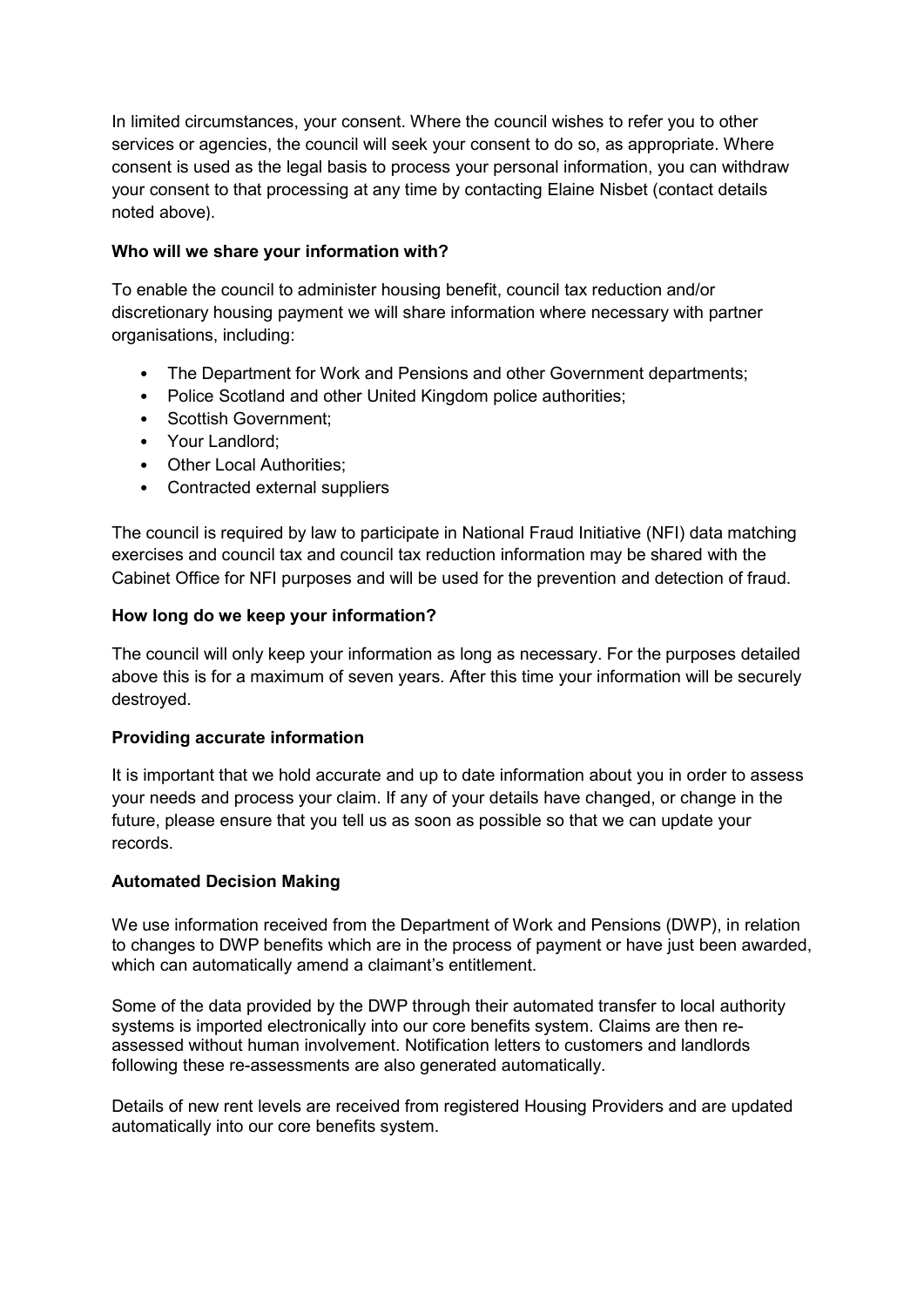The automation is used for consistency and the efficient processing of claims. It also helps to ensure that your current details are used so that you receive the correct amount of benefit / support.

#### Your rights and further information

Under data protection law, you have rights including:

Your right of access - You have the right to ask us for copies of your personal information.

Your right to rectification - You have the right to ask us to rectify personal information you think is inaccurate. You also have the right to ask us to complete information you think is incomplete.

Your right to restriction of processing - You have the right to ask us to restrict the processing of your personal information in certain circumstances.

Your right to object to processing - You have the right to object to the processing of your personal information in certain circumstances.

You are not required to pay any charge for exercising your rights. If you make a request, we have one month to respond to you.

If you wish to make a request please contact us at:

Benefits Section, West Lothian Council, West Lothian Civic Centre. Howden South Road, Livingston EH54 6FF email: benefits@westlothian.gov.uk Tel: 01506 280000 (option 2)

You can also contact the Data Protection Officer,

West Lothian Council, West Lothian Civic Centre. Howden South Road, Livingston EH54 6FF West Lothian, email: dpo@westlothian.gov.uk.

More information about data protection and how it applies to you, including how you can make a complaint, is available from the Information Commissioner's Office.

You can also complain to the Information Commissioner's Office if you are unhappy with how we have used your data.

The Information Commissioner's Office address: Information Commissioner's Office Wycliffe House Water Lane Wilmslow Cheshire SK9 5AF